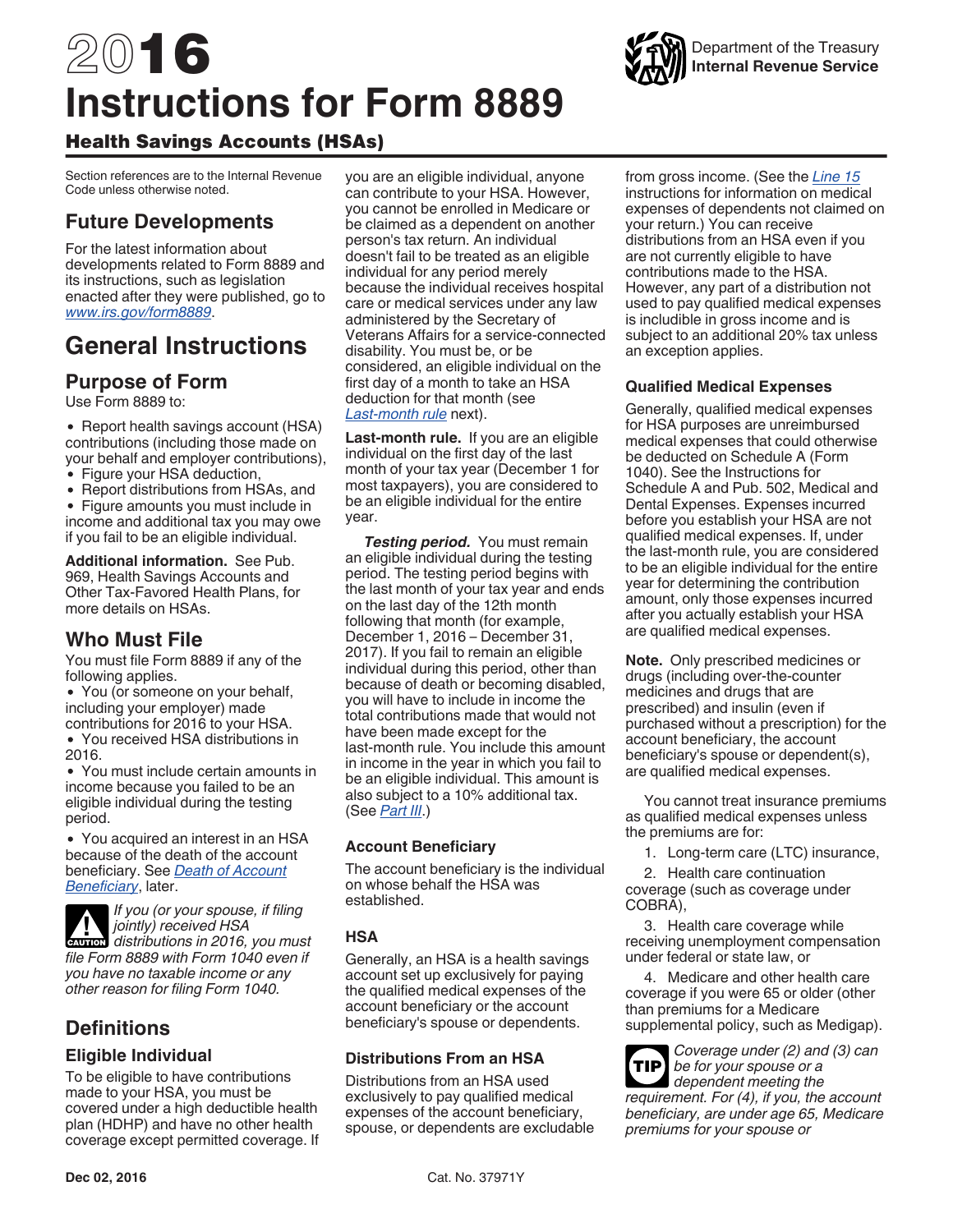<span id="page-1-0"></span>*dependents (who are age 65 or older) generally are not qualified medical expenses.*

#### **High Deductible Health Plan**

An HDHP is a health plan that meets the following requirements.

|                                              | Self-only<br>coverage | Family<br>coverage |
|----------------------------------------------|-----------------------|--------------------|
| Minimum annual<br>deductible                 | \$1.300               | \$2,600            |
| Maximum annual<br>out-of-pocket<br>expenses* | \$6.550               | \$13,100           |

\* This limit does not apply to deductibles and expenses for out-of-network services if the plan uses a network of providers. Instead, only deductibles and out-of-pocket expenses (such as copayments and other amounts, but not premiums) for services within the network should be used to figure whether the limit is reached.

An HDHP can provide preventive care and certain other benefits with no deductible or a deductible below the minimum annual deductible. For more details, see Pub. 969. An HDHP does not include a plan if substantially all of the coverage is for accidents, disability, dental care, vision care, or long-term care. An HDHP also cannot be insurance that you are permitted to have in addition to an HDHP. See *Other Health Coverage* next.

#### **Other Health Coverage**

If you have an HSA, you (and your spouse, if you have family coverage) generally cannot have any health coverage other than an HDHP. But your spouse can have health coverage other than an HDHP if you are not covered by that plan. If you have a health flexible spending arrangement or health reimbursement arrangement, see Pub. 969.

**Exceptions.** You can have additional insurance that provides benefits only for:

Liabilities under workers' compensation laws, tort liabilities, or liabilities arising from the ownership or use of property;

A specific disease or illness; or

A fixed amount per day (or other period) of hospitalization.

You can also have coverage (either through insurance or otherwise) for accidents, disability, dental care, vision care, or long-term care.

For information on prescription drug plans, see Pub. 969.

#### **Disabled**

An individual generally is considered disabled if he or she is unable to engage in any substantial gainful activity due to a physical or mental impairment which can be expected to result in death or to continue indefinitely.

#### **Death of Account Beneficiary**

If the account beneficiary's surviving spouse is the designated beneficiary, the HSA is treated as if the surviving spouse were the account beneficiary. The surviving spouse completes Form 8889 as though the HSA belonged to him or her.

If the designated beneficiary is not the account beneficiary's surviving spouse, or there is no designated beneficiary, the account ceases to be an HSA as of the date of death. The beneficiary completes Form 8889 as follows.

Enter "Death of HSA account beneficiary" across the top of Form 8889.

• Enter the name(s) shown on the beneficiary's tax return and the beneficiary's SSN in the spaces provided at the top of the form and skip Part I.

On line 14a, enter the fair market value of the HSA as of the date of death.

On line 15, for a beneficiary other than the estate, enter qualified medical expenses incurred by the account beneficiary before the date of death that the beneficiary paid within 1 year after the date of death.

Complete the rest of Part II.

If the account beneficiary's estate is the beneficiary, the value of the HSA as of the date of death is included on the account beneficiary's final income tax return. Complete Form 8889 as described above, except you should complete Part I, if applicable.

The distribution is not subject to the additional 20% tax. Report any earnings on the account after the date of death as income on your tax return.

**Note.** If, during the tax year, you are the beneficiary of two or more HSAs or you are a beneficiary of an HSA and you have your own HSA, you must complete a separate Form 8889 for each HSA. Enter "statement" at the top of each Form 8889 and complete the form as instructed. Next, complete a controlling Form 8889, combining the amounts shown on each of the statement Forms 8889. Attach the statements to your

paper tax return after the controlling Form 8889.

#### **Deemed Distributions From HSAs**

The following situations result in deemed distributions from your HSA.

You engaged in any transaction prohibited by section 4975 with respect to any of your HSAs, at any time in 2016. Your account ceases to be an HSA as of January 1, 2016, and you must include the fair market value of all assets in the account as of January 1, 2016, on line 14a.

You used any portion of any of your HSAs as security for a loan at any time in 2016. You must include the fair market value of the assets used as security for the loan as income on line 21 of Form 1040 or Form 1040NR.

Any deemed distribution will not be treated as used to pay qualified medical expenses. Generally, these distributions are subject to the additional 20% tax.

#### **Rollovers**

A rollover is a tax-free distribution (withdrawal) of assets from one HSA or Archer MSA that is reinvested in another HSA of the same account beneficiary. Generally, you must complete the rollover within 60 days after you received the distribution. An HSA can only receive one rollover contribution during a 1-year period. See Pub. 590−A, Contributions to Individual Retirement Arrangements (IRAs), for more details and additional requirements regarding rollovers.

**Note.** If you instruct the trustee of your HSA to transfer funds directly to the trustee of another of your HSAs, the transfer is not considered a rollover. There is no limit on the number of these transfers. Do not include the amount transferred in income, deduct it as a contribution, or include it as a distribution on line 14a.

## **Specific Instructions**

**Name and social security number (SSN).** Enter your name(s) as shown on your tax return and the SSN of the HSA account beneficiary. If married filing jointly and both you and your spouse have HSAs, complete a separate Form 8889 for each of you.

## **Part I—HSA Contributions and Deductions**

Use Part I to figure:

- Your HSA deduction,
- Any excess contributions you made (or those made on your behalf), and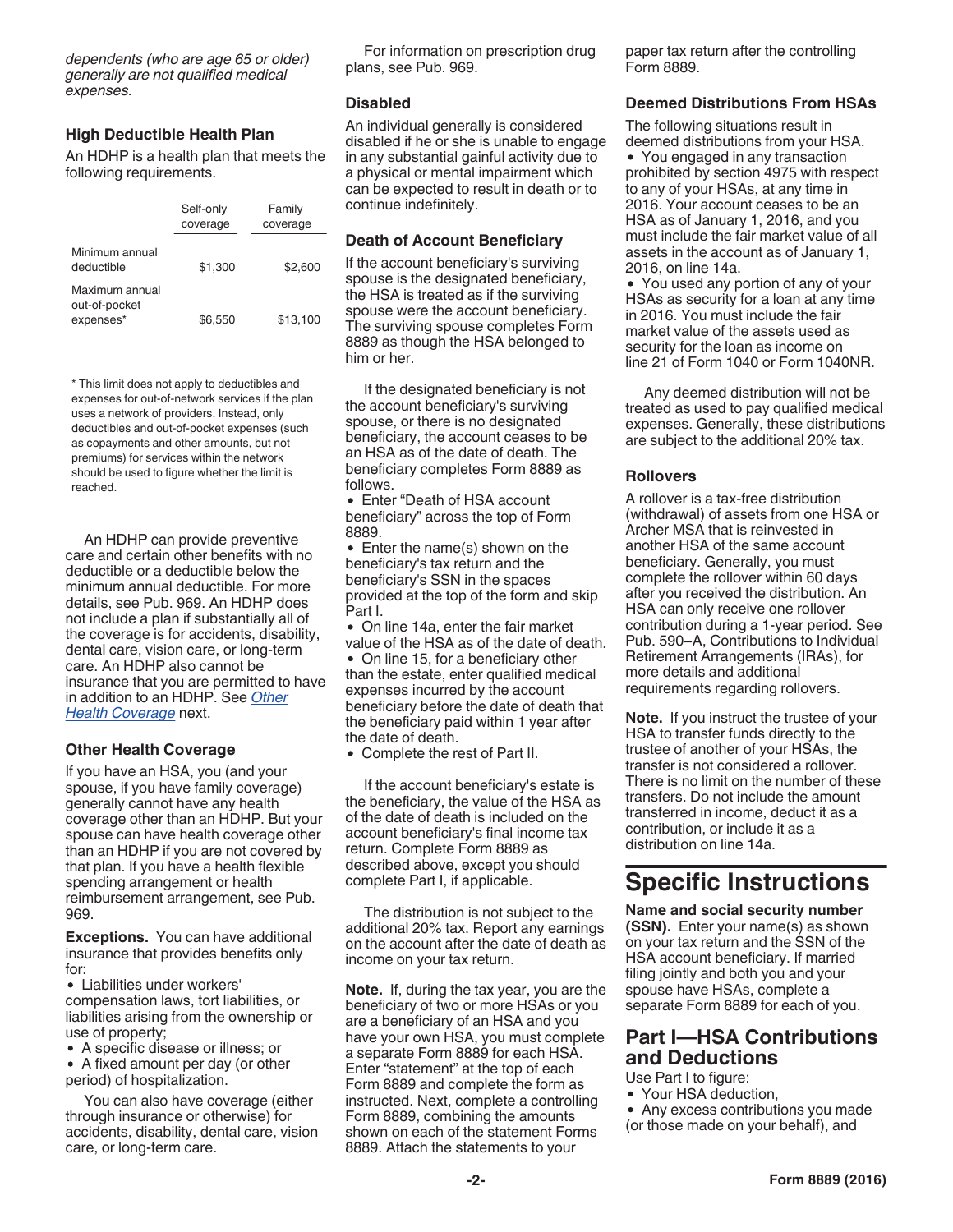#### • Any excess contributions made by an employer (see *[Excess Employer](#page-4-0)  [Contributions](#page-4-0)*, later).

#### **Figuring Your HSA Deduction**

The maximum amount that can be contributed to your HSA depends on the type of HDHP coverage you have. If you have self-only coverage, your maximum contribution is \$3,350. If you have family coverage, your maximum contribution is \$6,750.

**Note.** If you are age 55 or older at the end of your tax year, you can make an additional contribution of \$1,000.

Your maximum contribution is reduced by any employer contributions to your HSA, any contributions made to your Archer MSA, and any qualified HSA funding distributions.

You can make deductible contributions to your HSA even if your employer made contributions. However, if you (or someone on your behalf) made contributions in addition to any employer contributions and qualified HSA funding distributions, you may have to pay an additional tax. See *[Excess Contributions You Make](#page-4-0)*, later.

You cannot deduct any contributions for any month in which you were enrolled in Medicare. Also, you cannot deduct contributions if you can be claimed as a dependent on someone else's 2016 tax return.

#### **How To Complete Part I**

Complete lines 1 through 13 as instructed on the form. However, if you, and your spouse if filing jointly, are both eligible individuals and either of you have an HDHP with family coverage, you both are treated as having only the family coverage plan. Disregard any plans with self-only coverage.

Complete a separate Form 8889 for each spouse. Combine the amounts on line 13 of both Forms 8889 and enter this amount on Form 1040, line 25; or Form 1040NR, line 25. Be sure to attach both Forms 8889 to your paper tax return.

#### **Line 1**

If you were covered, or considered covered, by a self-only HDHP and a family HDHP at different times during the year, check the box for the plan that was in effect for a longer period. If you were covered by both a self-only HDHP and a family HDHP at the same time, you are treated as having family coverage during that period. If, on the first day of the last month of your tax year, December 1 for most taxpayers, you had family coverage, check the "family" box.

#### **Line 2**

Include on line 2 only those amounts you, or others on your behalf, contributed to your HSA in 2016. Also, include those contributions made from January 1, 2017, through April 18, 2017, that were for 2016. Do not include employer contributions (see line 9) or amounts rolled over from another HSA or Archer MSA. See *[Rollovers](#page-1-0)*, earlier. Also, do not include any qualified HSA funding distributions (see line 10). Contributions to an employee's account through a cafeteria plan are treated as employer contributions and are not included on line 2.

#### **Line 3**

When figuring the amount to enter on line 3, apply the following rules.

1. Use the family coverage amount if you or your spouse had an HDHP with family coverage. Disregard any plan with self-only coverage.

2. If the last-month rule (see *[Last-month rule](#page-0-0)*, earlier) applies, you are considered an eligible individual for the entire year. You are treated as having the same HDHP coverage for the entire year as you had on the first day of the last month of your tax year.

3. If you were, or were considered, an eligible individual for the entire year and you did not change your type of coverage, enter \$3,350 for a self-only HDHP or \$6,750 for a family HDHP on line 3. (See (6) in this list.)

4. If you were, or were considered, an eligible individual for the entire year and you changed your type of coverage during the year, enter on line 3 (see (6) in this list) the greater of:

a. The limitation shown on the last line of the *[Line 3 Limitation Chart and](#page-3-0)  [Worksheet](#page-3-0)*, later or

b. The maximum amount that can be contributed based on the type of HDHP coverage you had on the first day of the last month of your tax year.



*If you had family coverage on the first day of the last month,*  **TIP** *you do not need to use the worksheet; enter \$6,750 on line 3.*

5. If you were not an eligible individual on the first day of the last month of your tax year, use the *[Line 3](#page-3-0) [Limitation Chart and Worksheet](#page-3-0)*, later, to determine the amount to enter on line 3. (See (6) in this list.)

6. If, at the end of 2016, you were age 55 or older and unmarried or married with self-only HDHP coverage for the entire year, you can increase the amount determined in (3) or (4) by \$1,000 (the additional contribution amount). For (5), the additional

contribution amount is taken into account for each month you are an eligible individual.

**Note.** If you are married and had family coverage at any time during the year, the additional contribution amount is figured on line 7 and is not included on line 3.

See Pub. 969 for more information.

*If you must complete the* [Line 3](#page-3-0)  [Limitation Chart and Worksheet](#page-3-0)*, and your eligibility and coverage did not change from one month to the next, enter the same number you entered for the previous month.* **TIP**

#### **Line 6**

Spouses who have separate HSAs and had family coverage under an HDHP at any time during 2016, use the following rules to figure the amount on line 6.

• If you are treated as having family coverage for each month, divide the amount on line 5 equally between you and your spouse, unless you both agree on a different allocation (such as allocating nothing to one spouse). Enter your allocable share on line 6.

*Example.* In 2016, you are an eligible individual and have self-only HDHP coverage. In March you marry and as of April 1 you have family HDHP coverage. Neither you nor your spouse qualify for the additional contribution amount. Your spouse has a separate HSA and is an eligible individual from April 1 to December 31, 2016. Because you and your spouse are considered to have family coverage on December 1, your contribution limit is \$6,750 (the family coverage maximum). You and your spouse can divide this amount in any allocation to which you agree (such as allocating nothing to one spouse).

• If you are not treated as having family coverage for each month, use the following steps to determine the amount to enter on line 6.

**Step 1.** Refigure the contribution limit that would have been entered on line 5 if you had entered on line 3 the total of the worksheet amounts only for the months you were treated as having family coverage. When refiguring line 5, use the same amount you previously entered on line 4.

**Step 2.** Divide the refigured contribution limit from *Step 1* equally between you and your spouse, unless you both agree on a different allocation (such as allocating nothing to one spouse).

**Step 3.** Subtract the part of the contribution limit allocated to your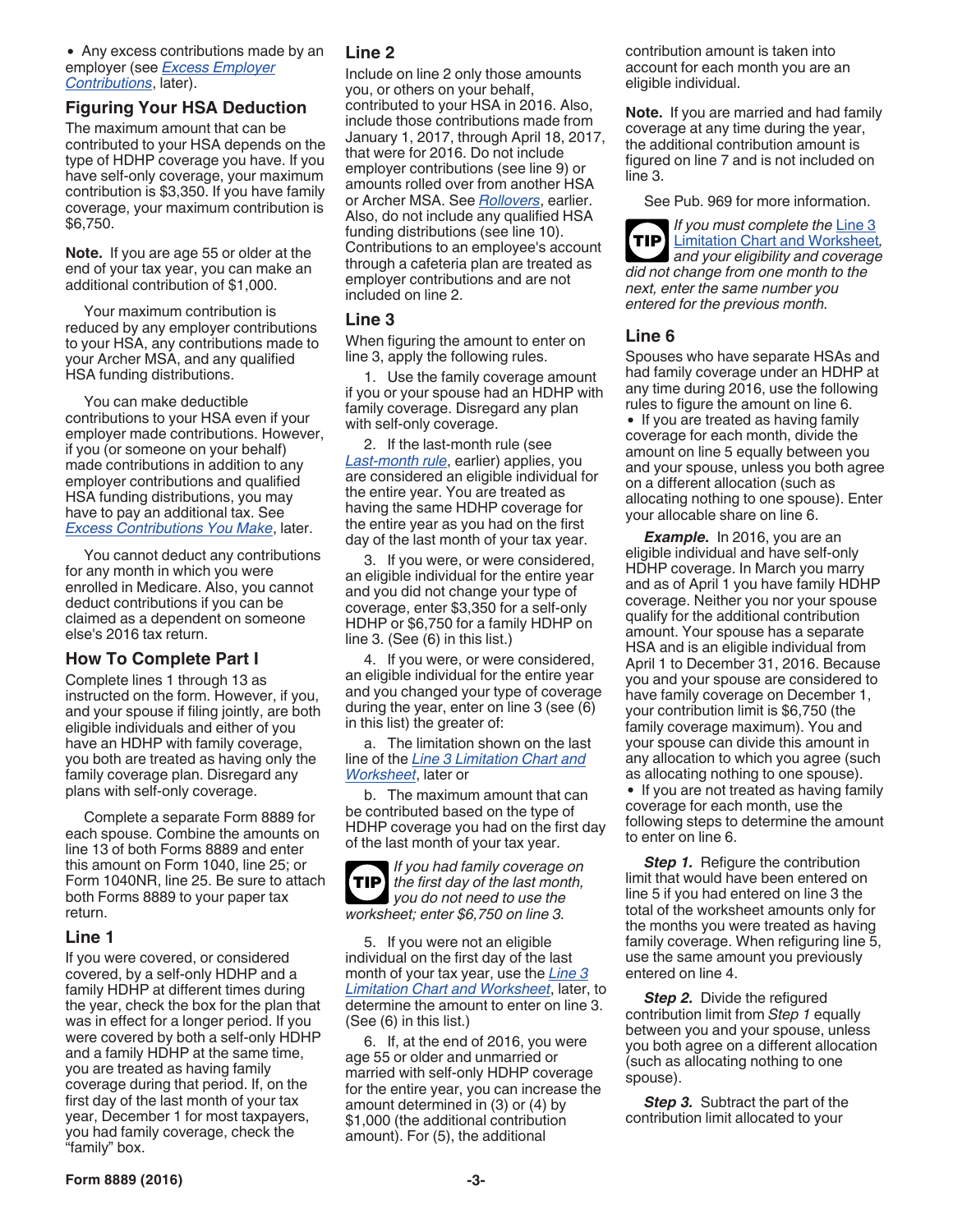<span id="page-3-0"></span>spouse in *Step 2* from the amount determined in *Step 1*.

**Step 4.** Determine any other contribution limits that apply for the tax year and add that amount to the result in *Step 3*. Enter the total on line 6.

*Example.* In 2016, you are an eligible individual and have family HDHP coverage. In March you divorce and change your coverage as of April 1 to self-only. Neither you nor your ex-spouse qualify for the additional contribution amount. Your ex-spouse continued to have family HDHP coverage and was an eligible individual for the entire year. The contribution limit for the 3 months you both were considered to have family coverage is  $$1,687.50$  (\$6,750  $\times$  3 ÷ 12). You and your ex-spouse decide to divide the family coverage contribution in the following manner: 75% to your ex-spouse and 25% to you. Your contribution limit for 9 months of self-only coverage is \$2,512.50 (\$3,350  $\times$  9 ÷ 12). This amount is not divided between you and your spouse.

Because you are covered under a self-only policy on December 1, you will show \$3,350 on line 6 (the greater of either (a) \$2,934.37 (\$1,687.50 family coverage + \$2,512.50 self-only coverage – \$1,265.63 spousal allocation) or (b) the maximum amount that can be contributed (\$3,350 for self-only coverage). Your ex-spouse would show \$6,750 on line 6 (the greater of either (a) \$6,328.13 (\$1,687.50 family coverage for the 3 months prior to the divorce + \$5,062.50 family coverage maintained after the divorce – \$421.87 spousal allocation) or (b) the maximum amount that can be contributed (\$6,750 for family coverage).

#### **Line 7**

#### **Additional Contribution Amount**

If, at the end of 2016, you were age 55 or older and married, use the [Additional](#page-4-0) [Contribution Amount Worksheet,](#page-4-0) later, if both of the following apply.

1. You or your spouse had family coverage under an HDHP and were, or were considered to be, an eligible individual on the first day of the month.

2. You were not enrolled in Medicare for the month.

Enter the result on line 7.



*If items (1) and (2) apply to all months during 2016, enter \$1,000 on line 7.*

#### **Line 3 Limitation Chart and Worksheet**

Before you begin: *See the instructions for line 3, earlier. Go through this chart for each month of 2016. (Keep for your records)*



| Month in 2016                                                                       | chart above |
|-------------------------------------------------------------------------------------|-------------|
|                                                                                     |             |
|                                                                                     |             |
|                                                                                     |             |
|                                                                                     |             |
|                                                                                     |             |
|                                                                                     |             |
|                                                                                     |             |
| August <del>.</del>                                                                 |             |
|                                                                                     |             |
|                                                                                     |             |
|                                                                                     |             |
|                                                                                     |             |
|                                                                                     |             |
|                                                                                     |             |
| <b>Limitation.</b> Divide the total by 12. Enter here and on line 3 _______________ |             |

Amount from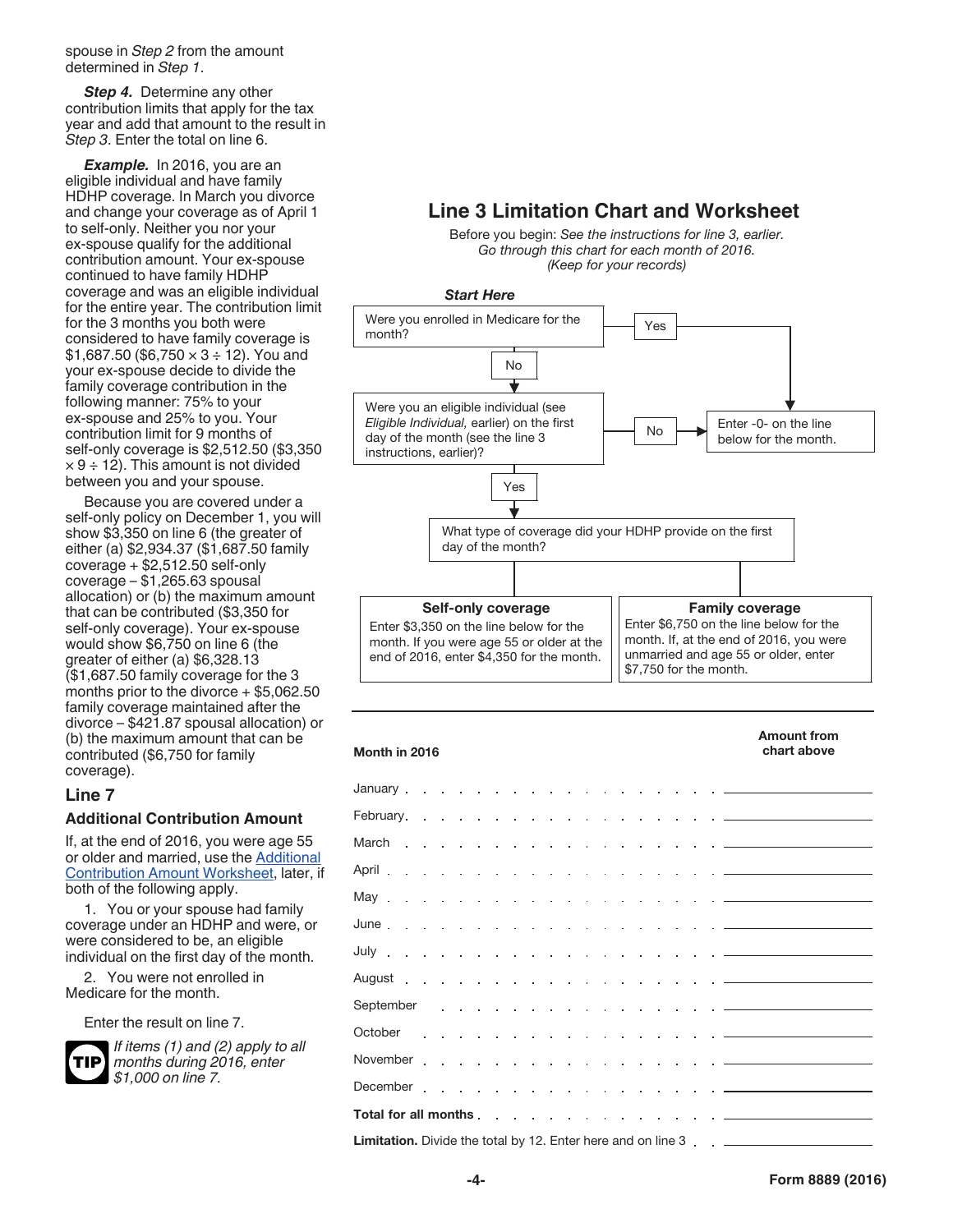<span id="page-4-0"></span>

| <b>Employer Contribution Worksheet</b> | Keep for Your Records |
|----------------------------------------|-----------------------|
|                                        |                       |
|                                        |                       |
|                                        |                       |
|                                        |                       |
|                                        |                       |

#### **Additional Contribution Amount Worksheet**

- 1.  $$1,000 \times$  number of months eligible .................
- 2. Divide line 1 by 12. Enter here and on line 7 ........

*Example.* At the end of 2016, you were age 55 and married. You had family coverage under an HDHP from January 1 through June 30, 2016 (6 months). You were not enrolled in Medicare in 2016. You would enter an additional contribution amount of \$500 on line 7 (\$1,000  $\times$  6 ÷ 12).

#### **Line 9**

#### **Employer Contributions**

Employer contributions (including contributions through a cafeteria plan) include any amount an employer contributes to any HSA for you for 2016. These contributions should be shown in box 12 of Form W-2 with code W. If either of the following apply, complete the Employer Contribution Worksheet.

Employer contributions for 2015 are included in the amount reported in box 12 of Form W-2 with code W.

• Employer contributions for 2016 are made in 2017.

If your employer made excess contributions, you may have to report the excess as income. See *Excess Employer Contributions*, later.

#### **Line 10**

Enter on line 10 any qualified HSA funding distribution made during the year. This is a distribution from your traditional IRA or Roth IRA to your HSA in a direct trustee-to-trustee transfer. This distribution is not included in your income, is not deductible, and reduces the amount that can be contributed to your HSA. This distribution cannot be made from an ongoing SEP IRA or SIMPLE IRA. For this purpose, a SEP IRA or SIMPLE IRA is ongoing if an employer contribution is made for the plan year ending with or within your tax year in which the distribution would be made.

The maximum amount that can be excluded from income is based on your age at the end of the year and your HDHP coverage (self-only or family) at the time of the distribution. You can make only one qualified HSA funding distribution during your lifetime. However, if you make the distribution during a month when you have self-only HDHP coverage, you can make another qualified HSA funding distribution in a later month in that tax year if you change to family HDHP coverage.

A qualified HSA funding distribution made during your tax year reduces the amount that can be contributed from other sources (including employer contributions) to your HSA. See the discussions under *Line 13* for the treatment of excess contributions.

See Pub. 969 for more information.

**Testing period.** You must remain an eligible individual during the testing period. The testing period begins with the month in which the qualified HSA funding distribution is contributed to the HSA and ends on the last day of the 12th month following that month. For example, if the distribution is contributed on June 16, 2016, the testing period ends on June 30, 2017. If you fail to remain an eligible individual during this period, other than because of death or becoming disabled, you will have to include the qualified HSA funding distribution in income in the year in which you fail to be an eligible individual. This amount is also subject to a 10% additional tax. (See *[Part III](#page-5-0)*.)

#### **Line 13**

If you or someone on your behalf (or your employer) contributed more to your HSA than is allowable, you may have to pay an additional tax on the excess contributions. Figure the excess contributions using the following instructions. See Form 5329, Additional Taxes on Qualified Plans (Including IRAs) and Other Tax-Favored Accounts, to figure the additional tax.

#### **Excess Contributions You Make**

To figure your excess contributions (including those made on your behalf), subtract your deductible contributions (line 13) from your actual contributions (line 2). However, you can withdraw some or all of your excess contributions for 2016 and they will be treated as if they had not been contributed if:

 $\mathcal{H}$ 

You make the withdrawal by the due date, including extensions, of your 2016 tax return (but see the *Note* under *Excess Employer Contributions*, later), You do not claim a deduction for the

amount of the withdrawn contributions, and

You also withdraw any income earned on the withdrawn contributions and include the earnings in "Other income" on your tax return for the year you withdraw the contributions and earnings.

#### **Excess Employer Contributions**

Excess employer contributions are the excess, if any, of your employer's contributions over your limitation on line 8. If you made a qualified HSA funding distribution (line 10) during the tax year, reduce your limitation (line 8) by that distribution before you determine whether you have excess employer contributions. If the excess was not included in income on Form W-2, you must report it as "Other income" on your tax return. However, you can withdraw some or all of the excess employer contributions for 2016 and they will be treated as if they had not been contributed if:

You make the withdrawal by the due date, including extensions, of your 2016 tax return (but see the following *Note*), You do not claim an exclusion from income for the amount of the withdrawn contributions, and

You also withdraw any income earned on the withdrawn contributions and include the earnings in "Other income" on your tax return for the year you withdraw the contributions and earnings.

**Note.** If you timely filed your return without withdrawing the excess contributions, you can still make the withdrawal no later than 6 months after the due date of your tax return, excluding extensions. If you do, file an